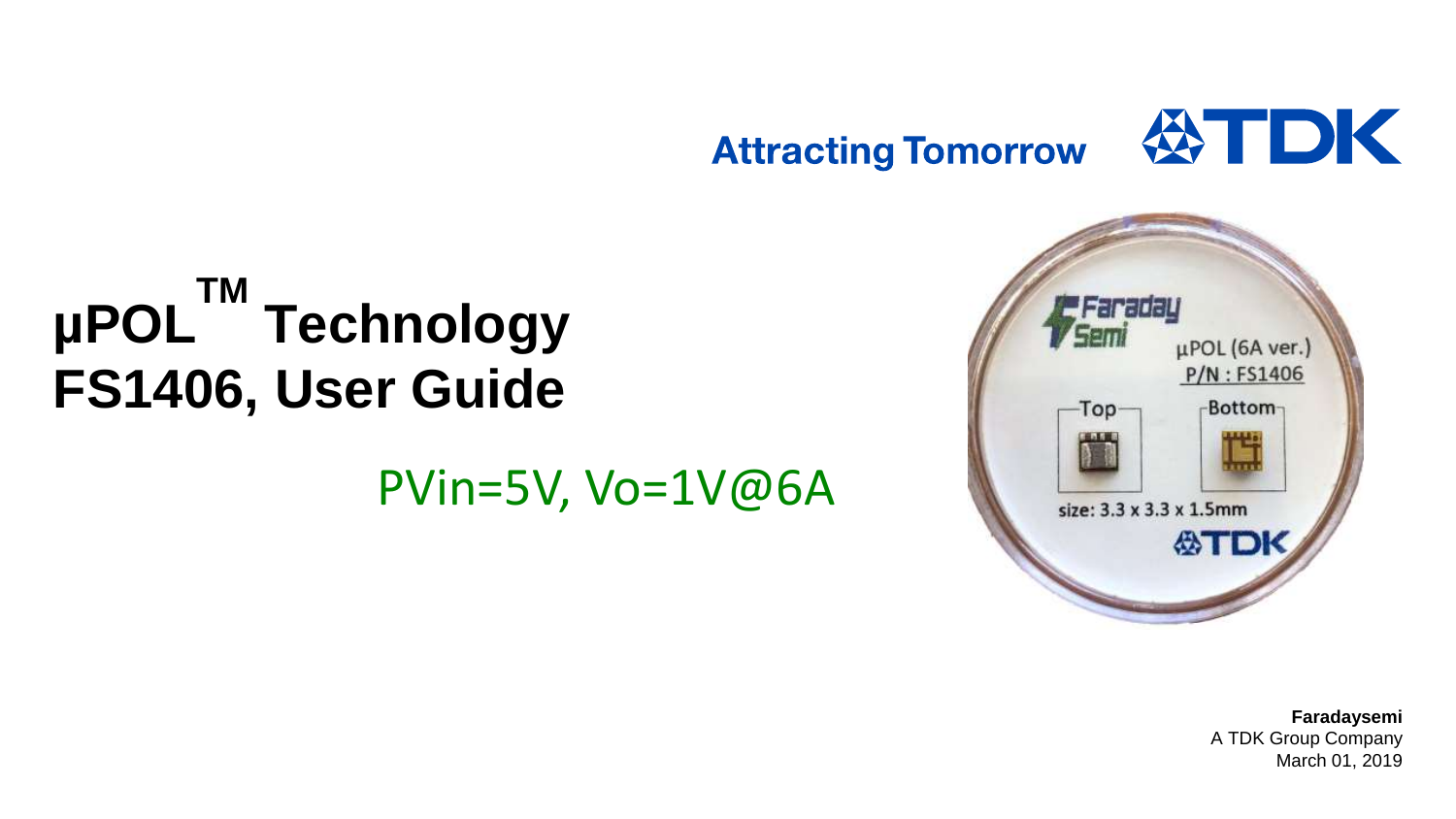

# **User Guide for FS1406 Evaluation Board**

-This board facilitates the evaluation of the FS1406 µPOL® .The Output voltage is 1V, up to 6A from input voltage 5V.

**-PVin: J1, Input for 5V (+) -Gnd: J2, Input for 5V (-) -Vout: J8, Output (+) -Vout: J7, Output (-)**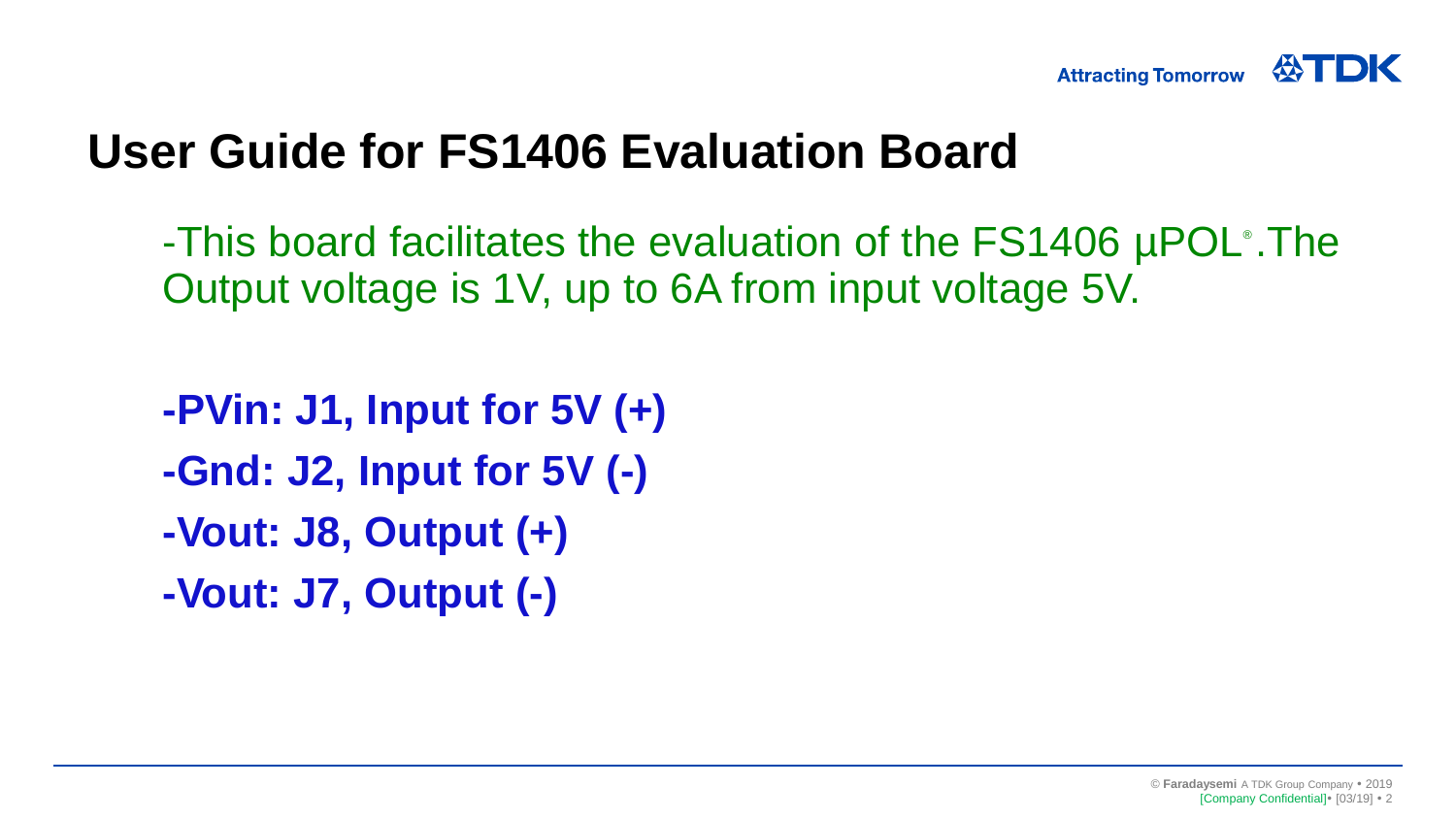

# **User Guide for FS1406 Evaluation Board**

- -Board Features:
- Vin $= +5V$
- $\cdot$  Vo=1V
- $Io = OA GA$
- $\cdot$  Fs=1.3 MHz
- Co=6x22uF MLCC
- Cin=2x22uF MLCC
- Output Voltage Ripple<+-0.5%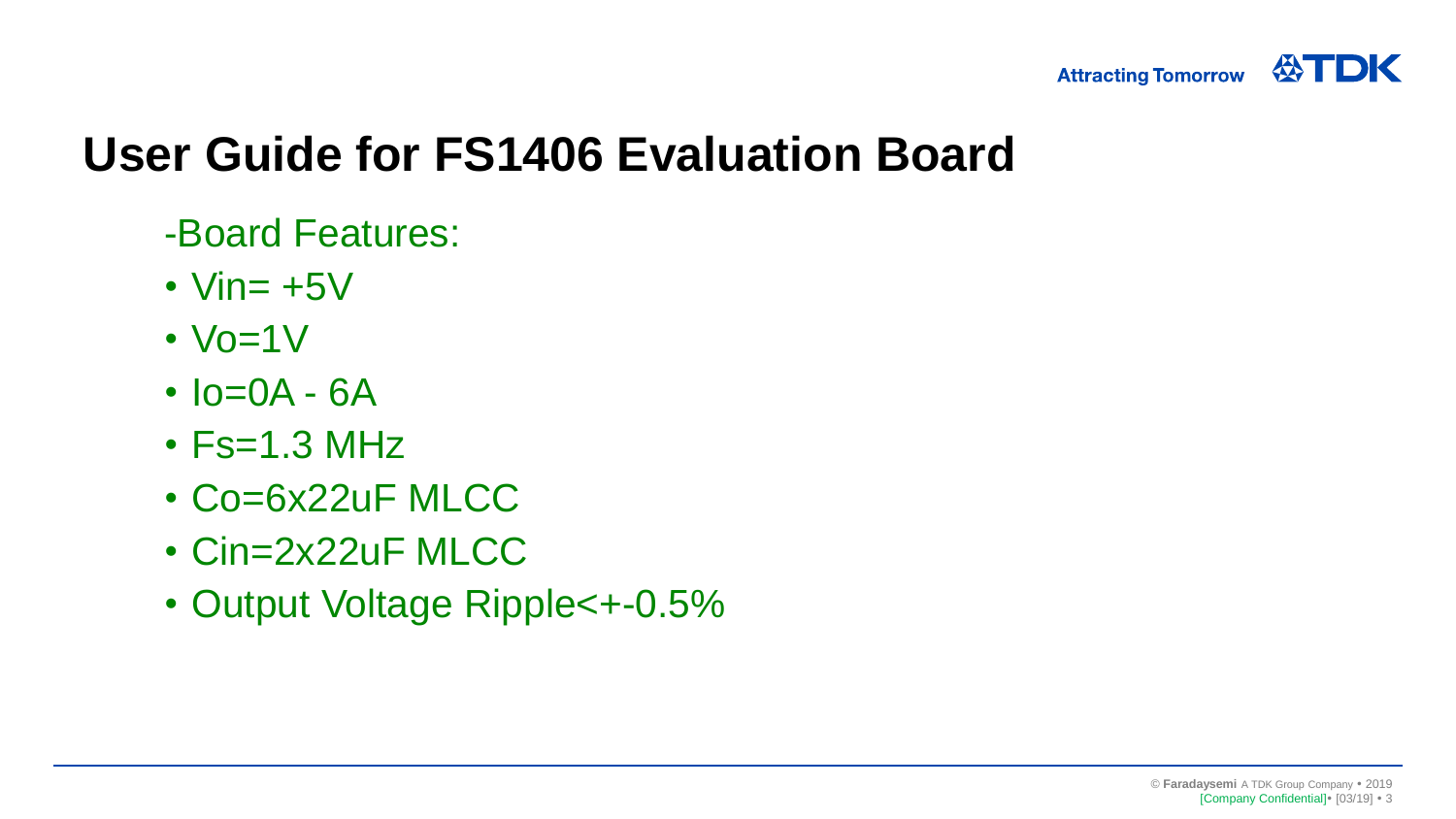#### **Connection and Operating Instruction**

- A well regulated +5V input supply should be connected to PVIN **(J1)** and GND **(J2)**.
- A maximum of 6A load should be connected to VOUT**(J8)** and GND **(J7)**. The input and output connections of the board are listed in Table I.
- One single 5V input supply is used to power up FS1406. VIN and VCC are tied together. VIN is connected to PVIN through a 2.7ohm resistor.
- Enable is connected to PVIN via a 49.9kohm resistor.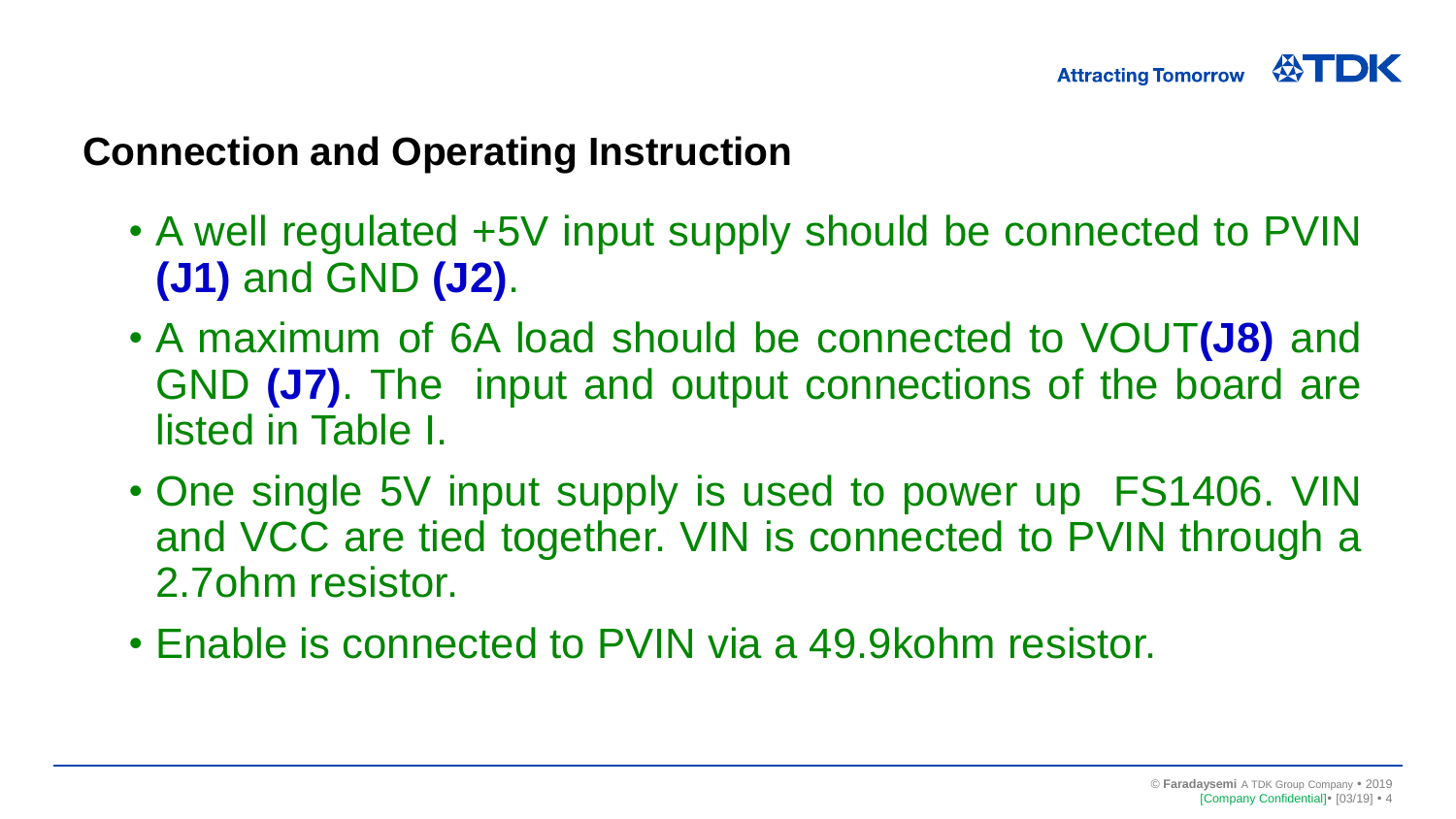#### **Table I, Connection**

| <b>Connection</b> | <b>Signal Name</b>                        |  |
|-------------------|-------------------------------------------|--|
| Pvin $(J1)$       | Input Supply (5V)                         |  |
| <b>GND (J2)</b>   | <b>Ground connection for Input Supply</b> |  |
| VOUT(J8)          | Vo(1V)                                    |  |
| <b>GND (J7)</b>   | Ground connection for output              |  |
| Vcc(TP2)          | Vcc / LDO output                          |  |
| GND (TP3)         | <b>Ground for Vcc</b>                     |  |
| <b>EN (TP11)</b>  | Enable                                    |  |
| <b>PG (TP12)</b>  | <b>Power Good</b>                         |  |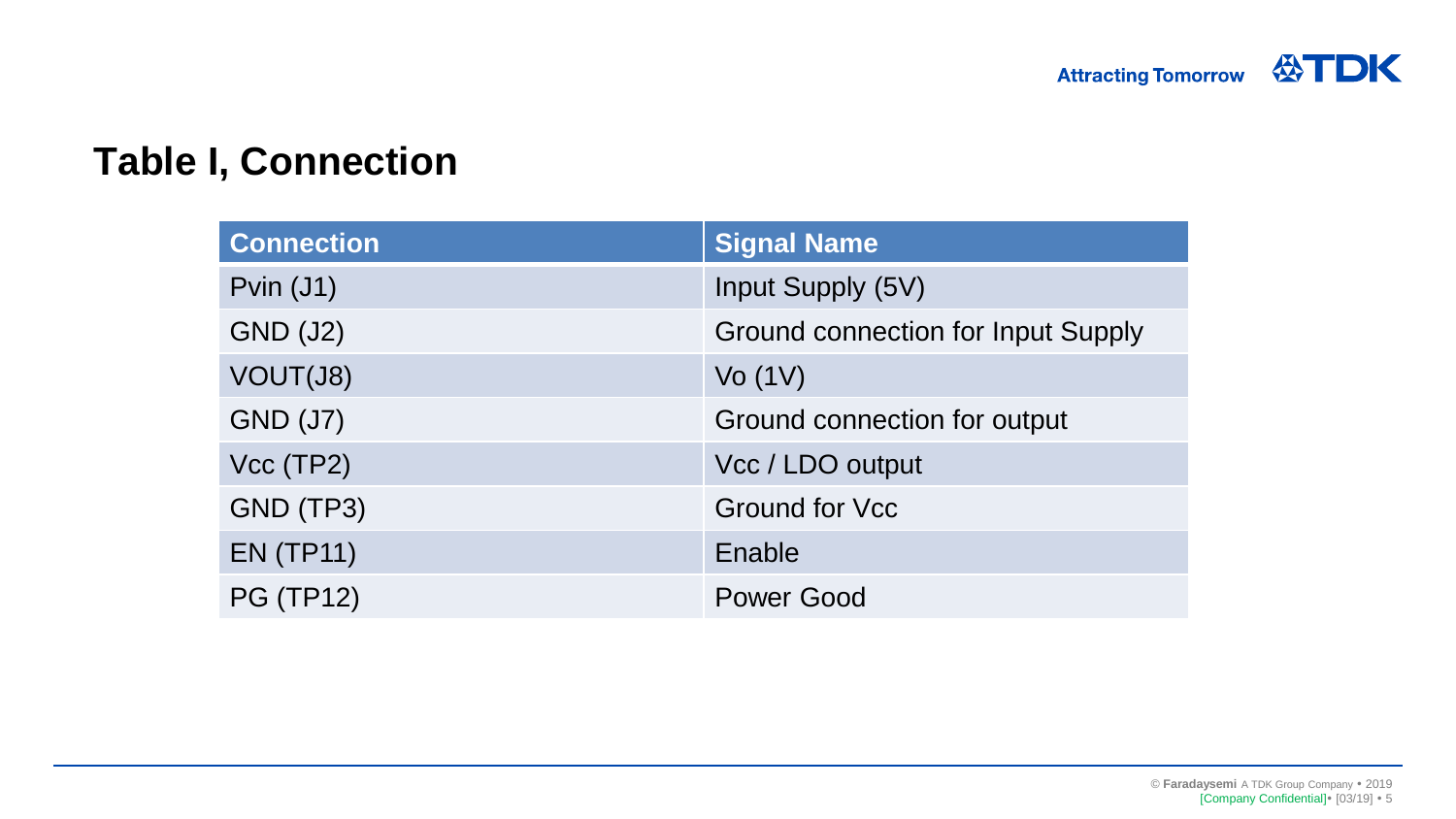### **Layout**

The PCB is a 4-layer board (63mmx84mm) using FR4 material. All layers use 2 Oz. copper. The PCB thickness is 1.5mm. The FS1406 and other major power components are mounted on the top side of the board.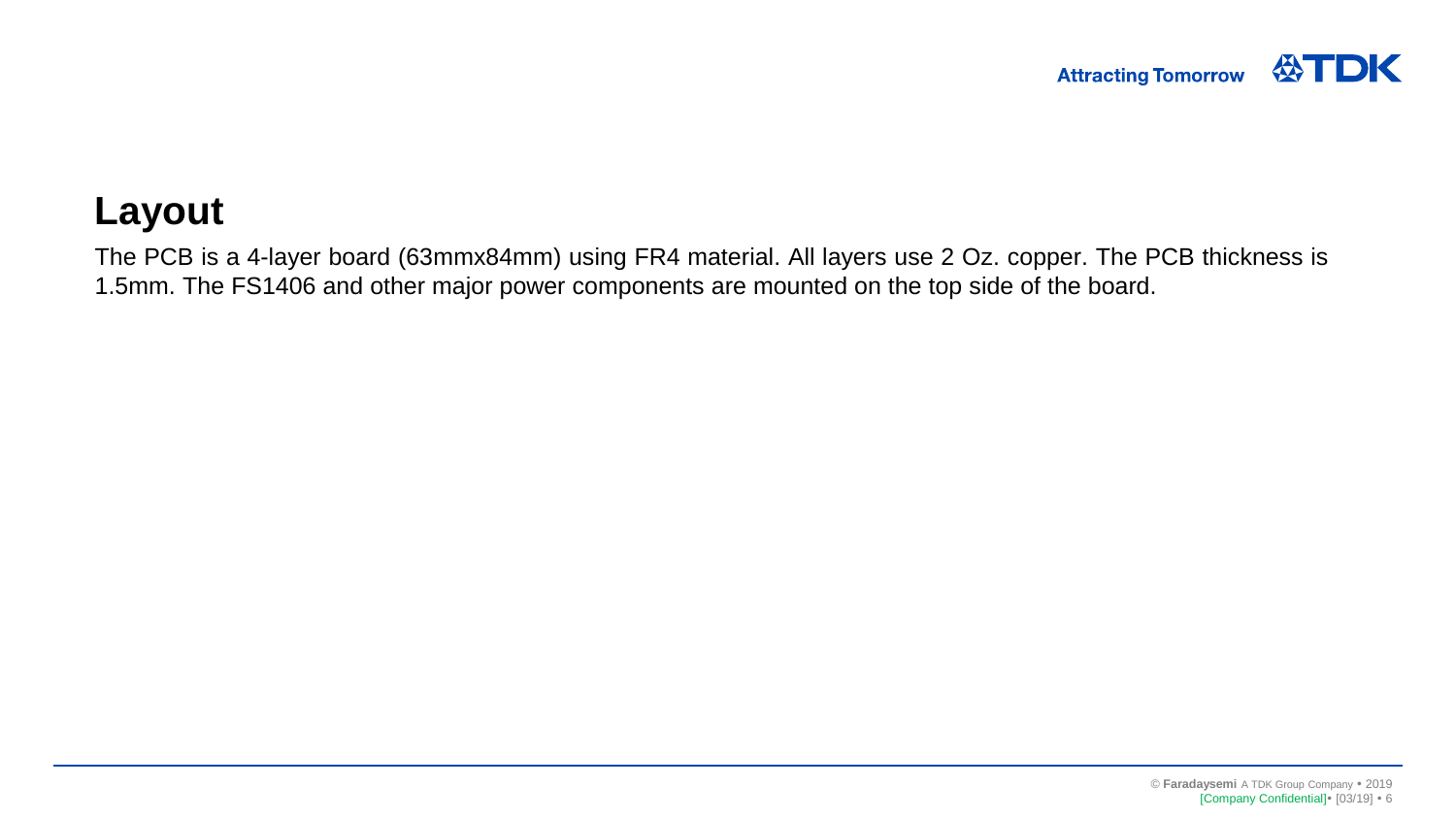

## **Connection Diagram**



• The Board is configured so it can start up by applying only 5V supply.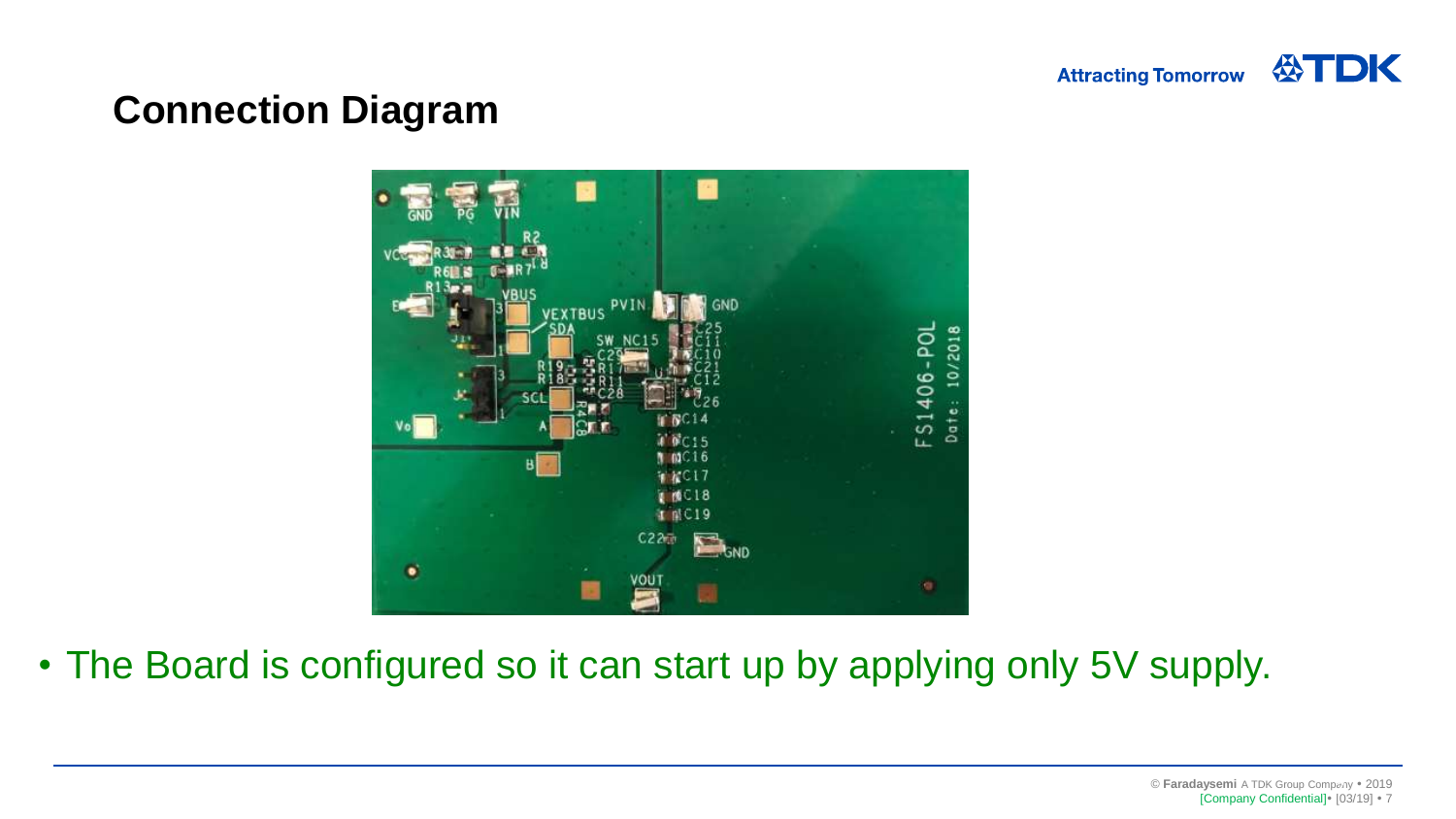

公TDK

#### **Schematic**

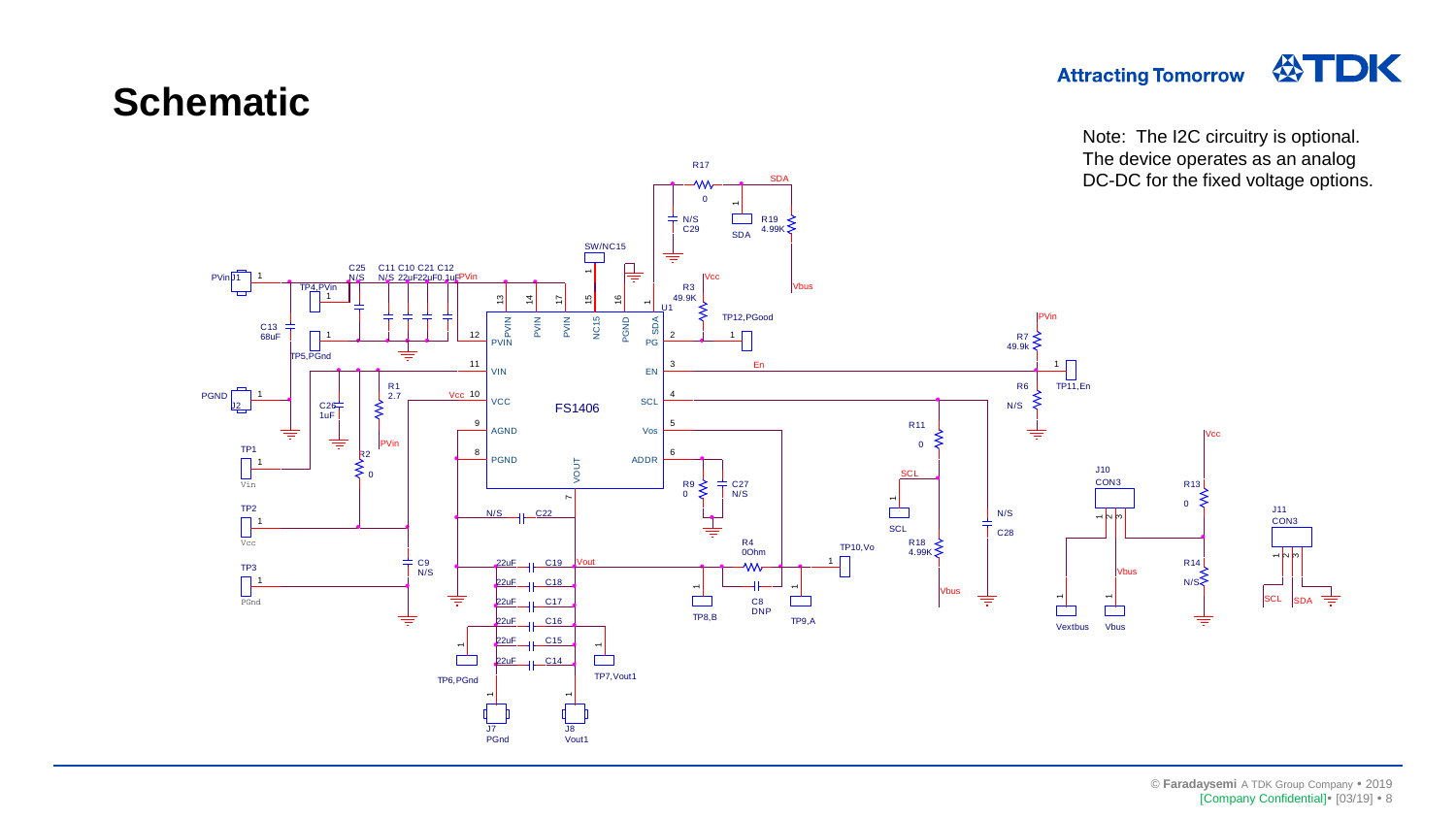#### **BOM**

| <b>Part reference</b>                      | <b>Qty</b>     | Value        | <b>Description</b>        |
|--------------------------------------------|----------------|--------------|---------------------------|
| <b>FS1406 POL</b>                          | $\mathbf{1}$   |              | Main IC                   |
| C13                                        | $\mathbf{1}$   | 68uF         | 25V                       |
| C14,C15,C16,C17,C18,C19                    | 6              | 22uF         | 0805, 6.3V, X7S           |
| C12                                        | $\mathbf{1}$   | $0.1$ uF     | 0402, 16V, X7R            |
| C10, C21                                   | $\overline{2}$ | 22uF         | 0805, 16V, X7R            |
| R1                                         | $\mathbf{1}$   | 2.7 Ohm      | 10%, 1/8W, 0805 case size |
| R3, R7                                     | 2              | 49.9K        | 10%, 1/8W, 0805 case size |
| C <sub>26</sub>                            | $\mathbf{1}$   | 1uF          | 0603,16V, X7R             |
| R18,R19                                    | 2              | 4.99K        | 0402 case size            |
| R2, R4, R9, R13, R11, R17                  | 6              | 0 Ohm        | 0402 case size            |
| TP1-TP12, Sw/NC15, Vbus, Vextbus, SCL, SDA | 17             |              | <b>Test Point</b>         |
| J1                                         | $\mathbf{1}$   | <b>RED</b>   | <b>Banana Connector</b>   |
| J2,J7                                      | $\overline{2}$ | <b>Black</b> | <b>Banana Connector</b>   |
| J8                                         | $\mathbf{1}$   | Green        | <b>Banana Connector</b>   |
| J10, J11                                   | $\overline{2}$ |              | 3 pin header              |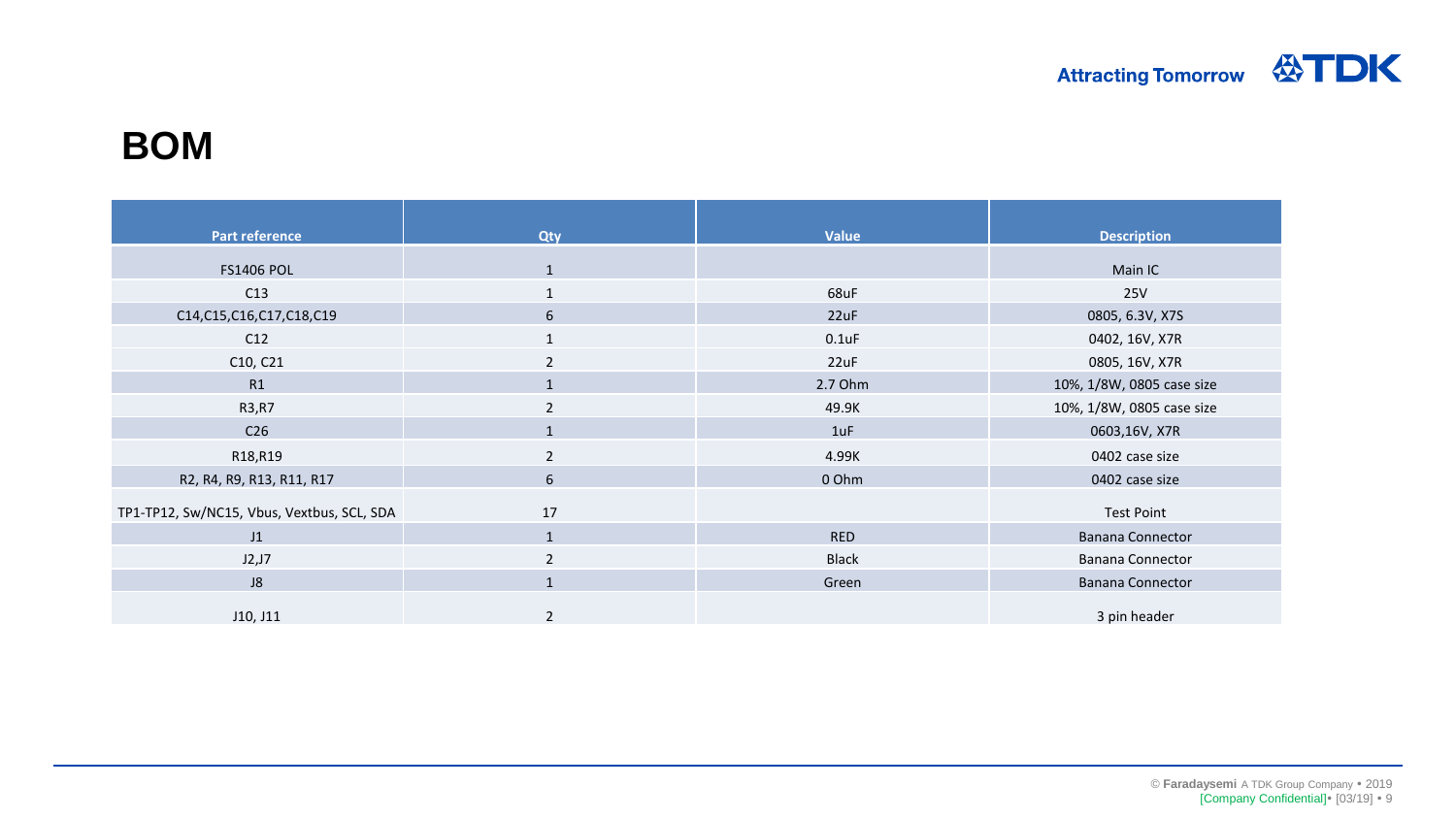## **Typical Operating Waveforms**

**PVin=5.0V, Vo=1V, Io=0-6A, Room Temperature, no airflow**





**Start Up @ 0A Ch1:Vin Ch2:Vo Ch3:PGood Ch4:Vcc Ch5:En Ch6:Iout**

**Start Up @ 6A Ch1:Vin Ch2:Vo Ch3:PGood Ch4:Vcc Ch5:En Ch6:Iout**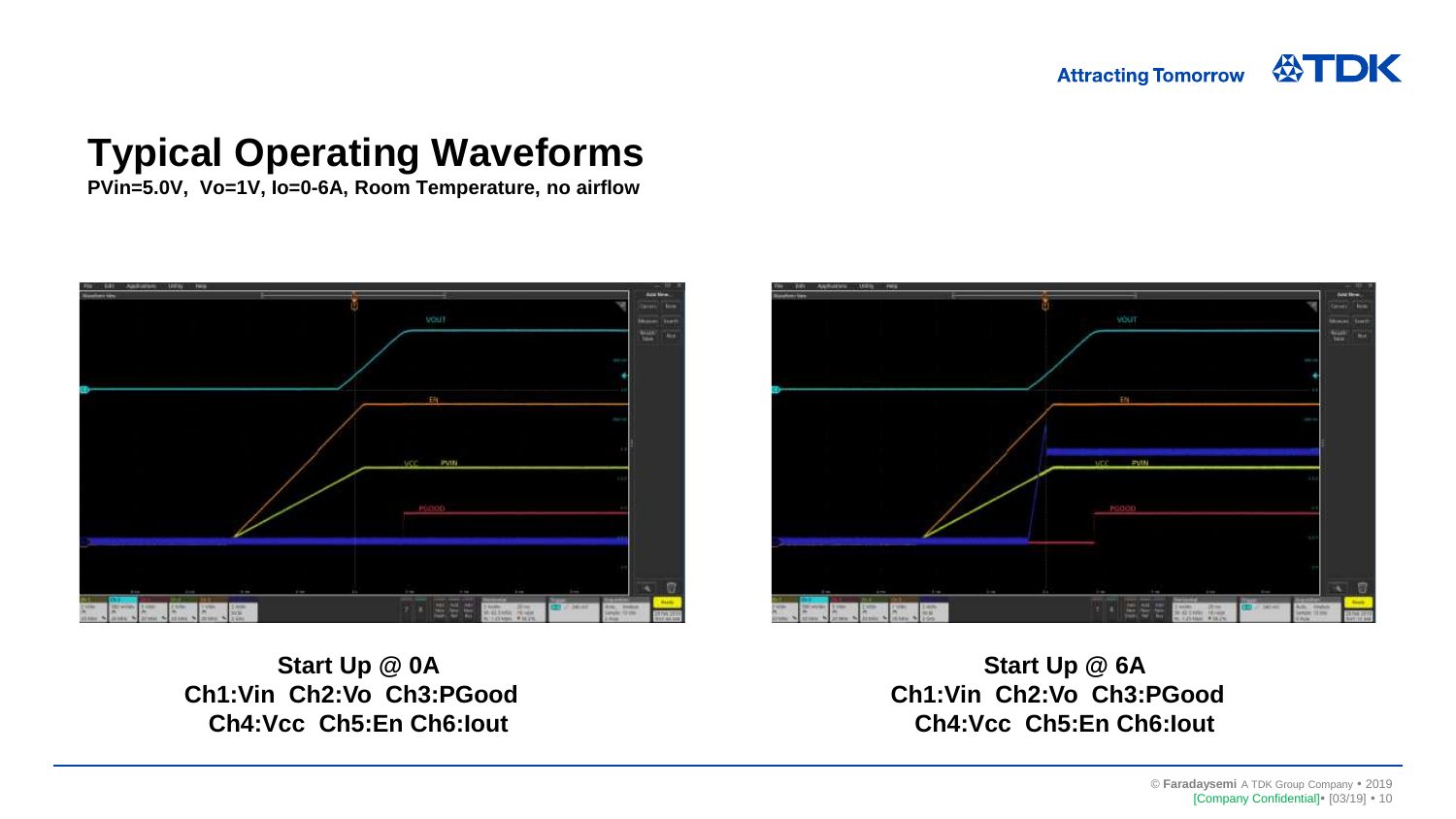## **Typical Operating Waveforms**

**PVin=5.0V, Vo=1V, Io=0-6A, Room Temperature, no airflow**





**Shutdown at VCC UVLO Ch1:Vin Ch2:Vo Ch3:PGood Ch4:Vcc Ch5:En Ch6:Iout**

**Soft turn off @ 6A Ch1:Vin Ch2:Vo Ch3:PGood Ch4:Vcc Ch5:En Ch6:Iout**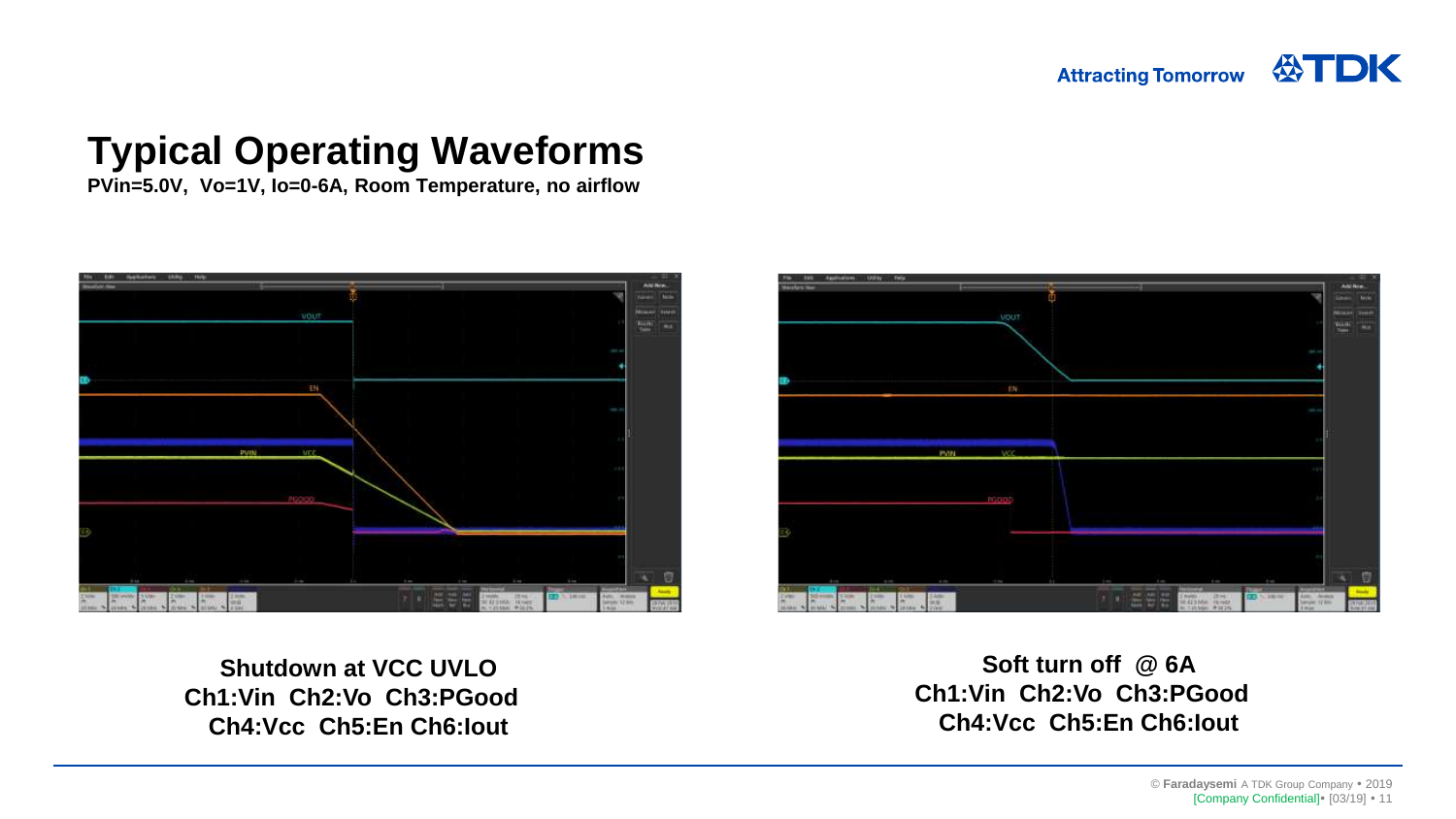## **Typical Operating Waveforms**

**PVin=5.0V, Vo=1V, Io=0-6A, Room Temperature, no airflow**



**Startup into prebias Ch1:Vin Ch2:Vo Ch3:PGood Ch4:Vcc Ch5:En** 



**Over Current Protection and Auto Recover to 6A Ch1:Vin Ch2:Vo Ch3:PGood Ch4:Vcc Ch5:En**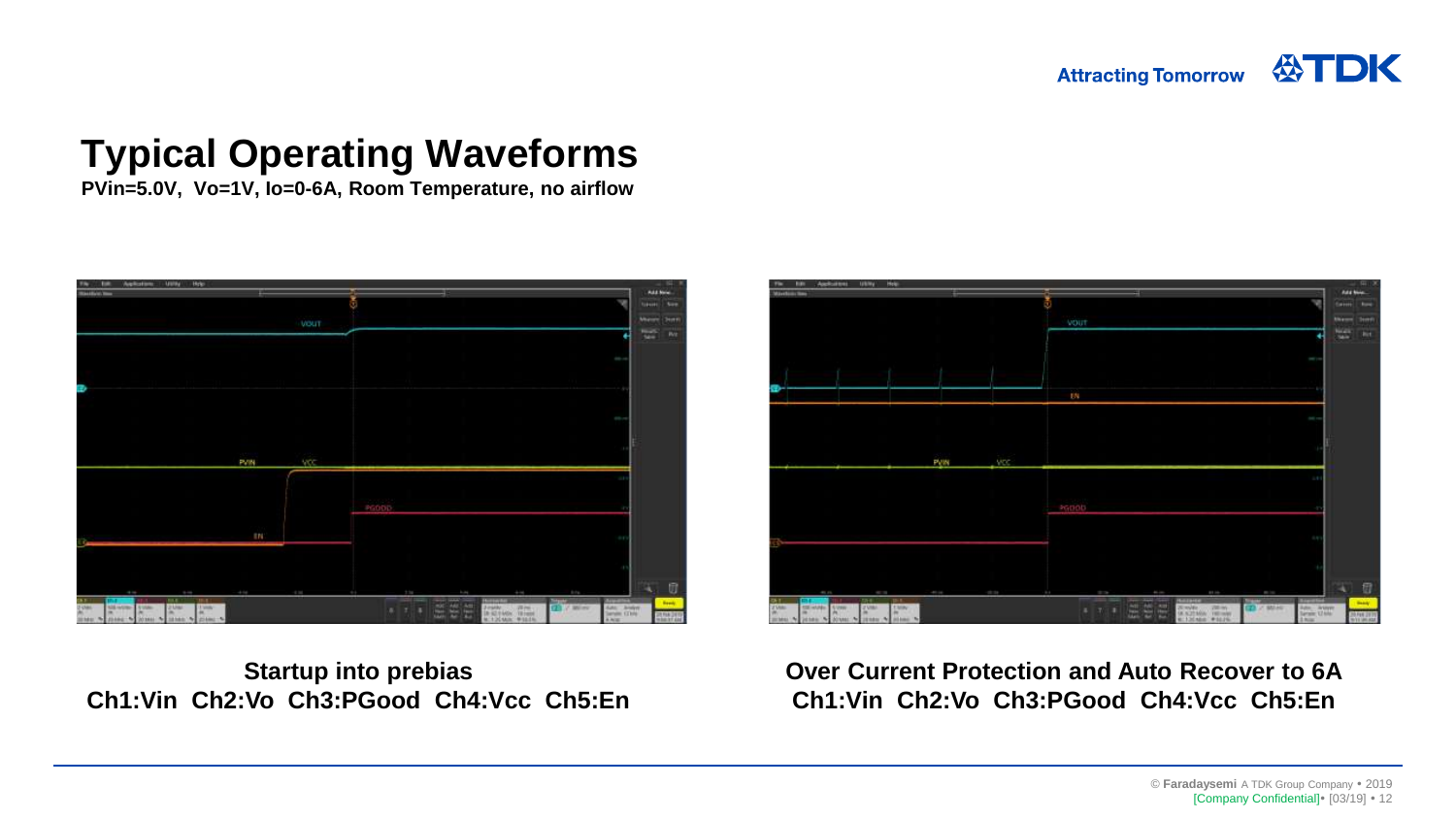## **Typical Operating Waveforms**

**PVin=5.0V, Vo=1V, Io=0-6A, Room Temperature, no airflow**





**SW@0A Ch 2: SW**

**SW@6A Ch 2: SW**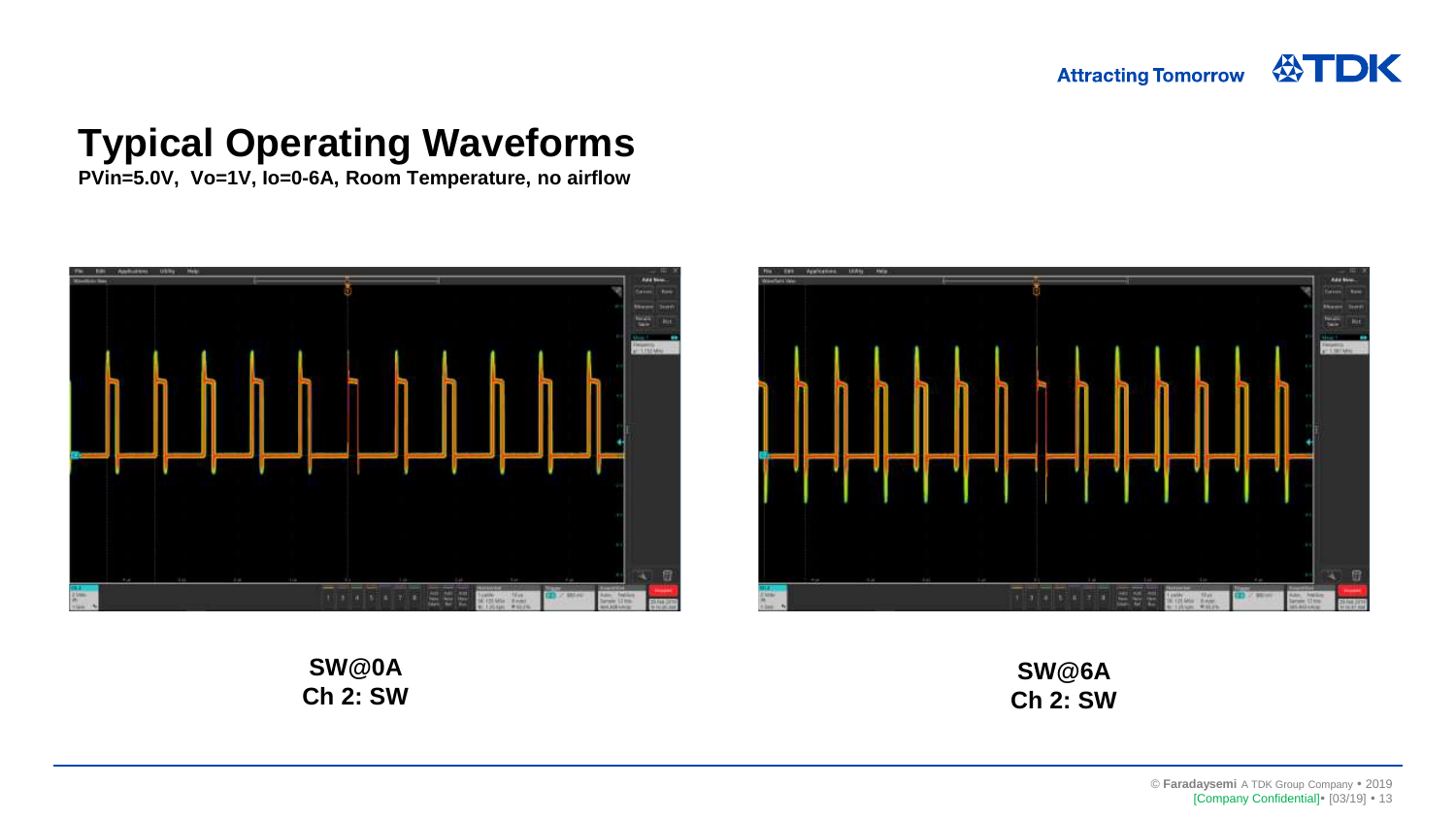## **Typical Operating Waveforms**

**PVin=5.0V, Vo=1V, Io=0-6A, Room Temperature, no airflow**





**Vo ripple 4.5 mV @ 0 A Ch2: Vo**

**Vo ripple 4.8 mV @ 6 A Ch2: Vo**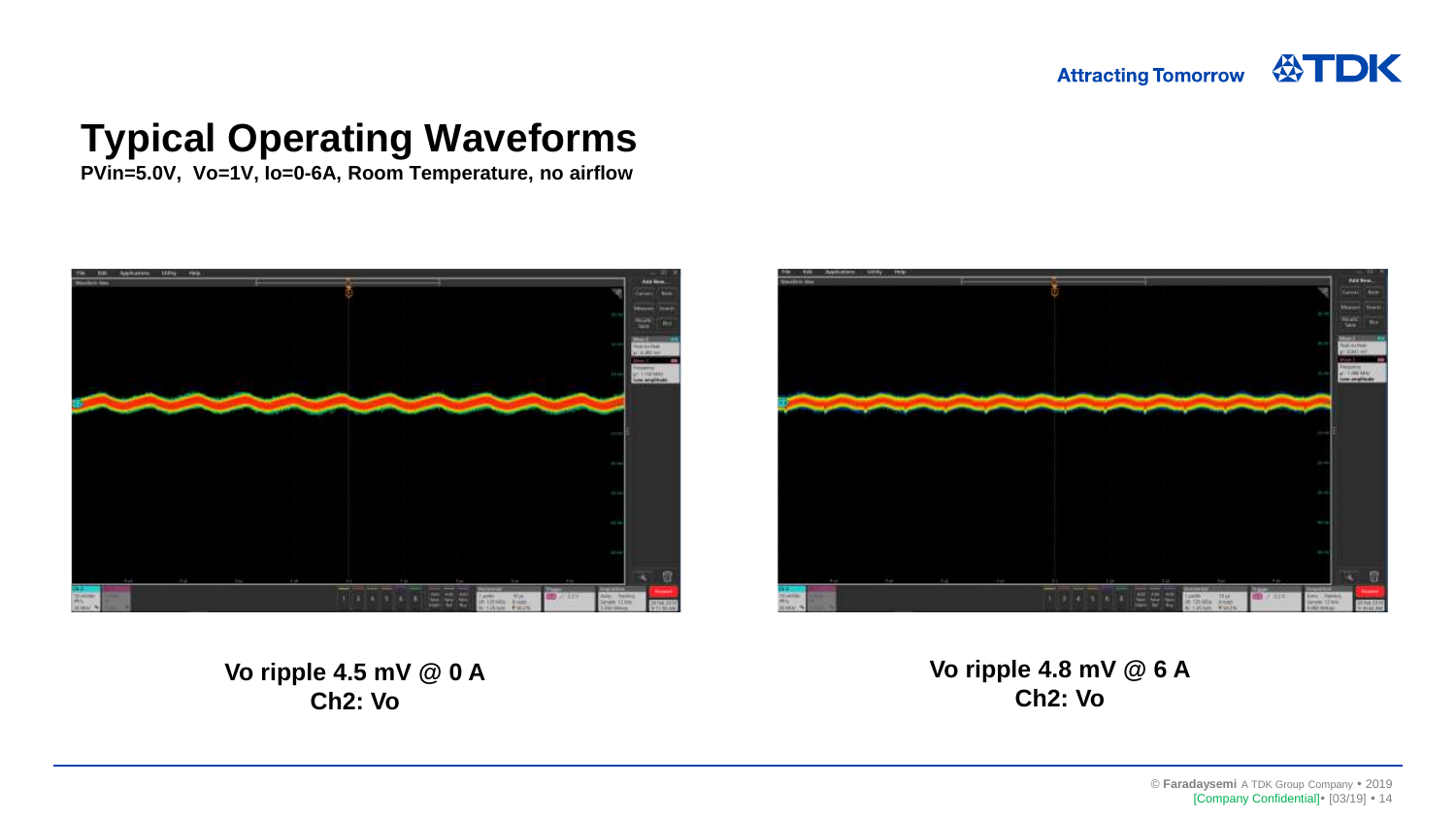## **Typical Operating Waveforms**

**PVin=5.0V, Vo=1V, Io=0-6A, Room Temperature, no airflow**





**Load transient 0A-6A Ch2: Vo Ch6: Io** 

**Load transient 0A-3A Ch2: Vo Ch6: Io**  Vo (p-p)=35mV Vo (p-p)=17mV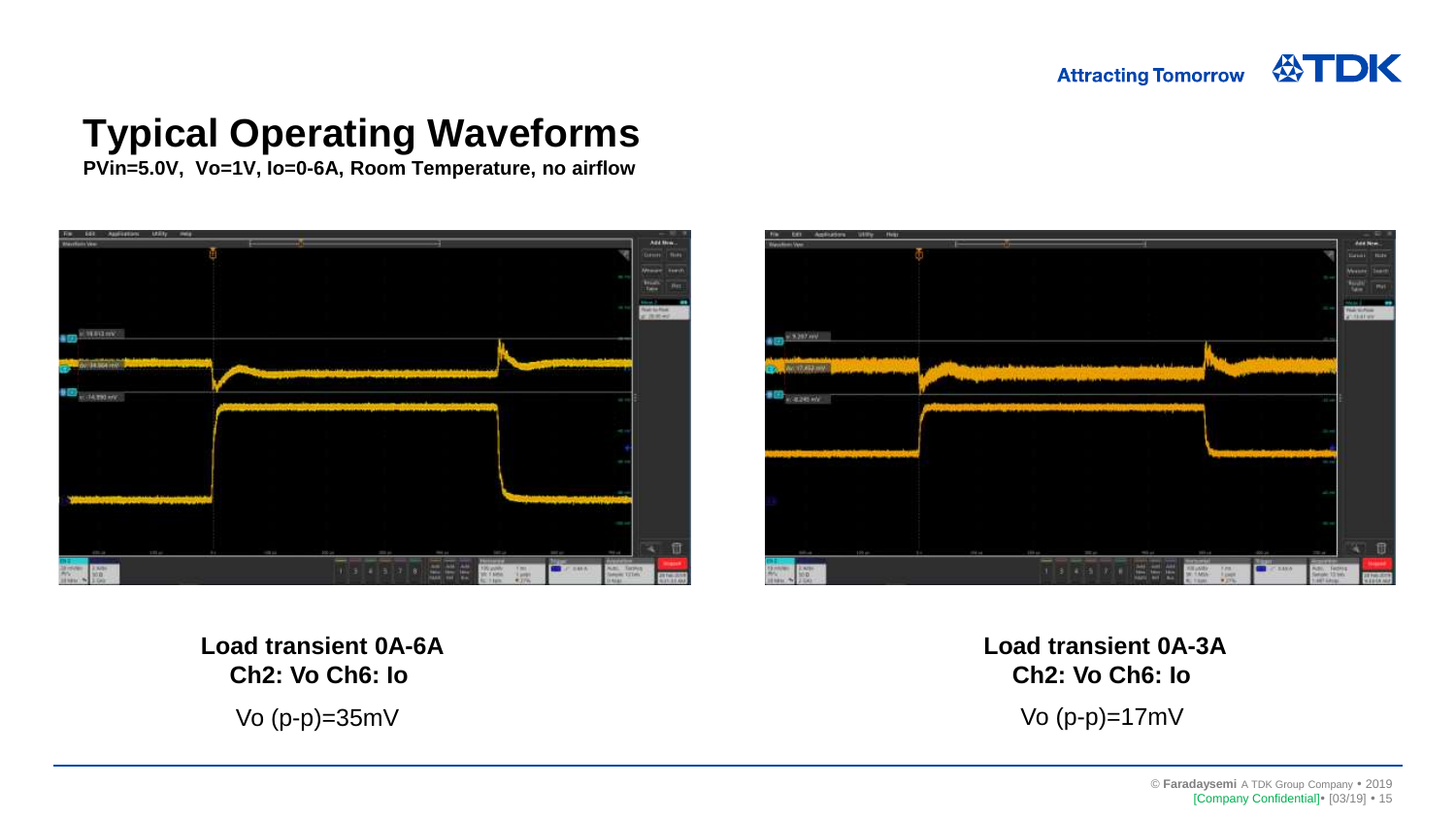## **Typical Operating Waveforms**

**PVin=5.0V, Vo=1V, Io=0-6A, Room Temperature, no airflow**





Efficiency **Power Loss**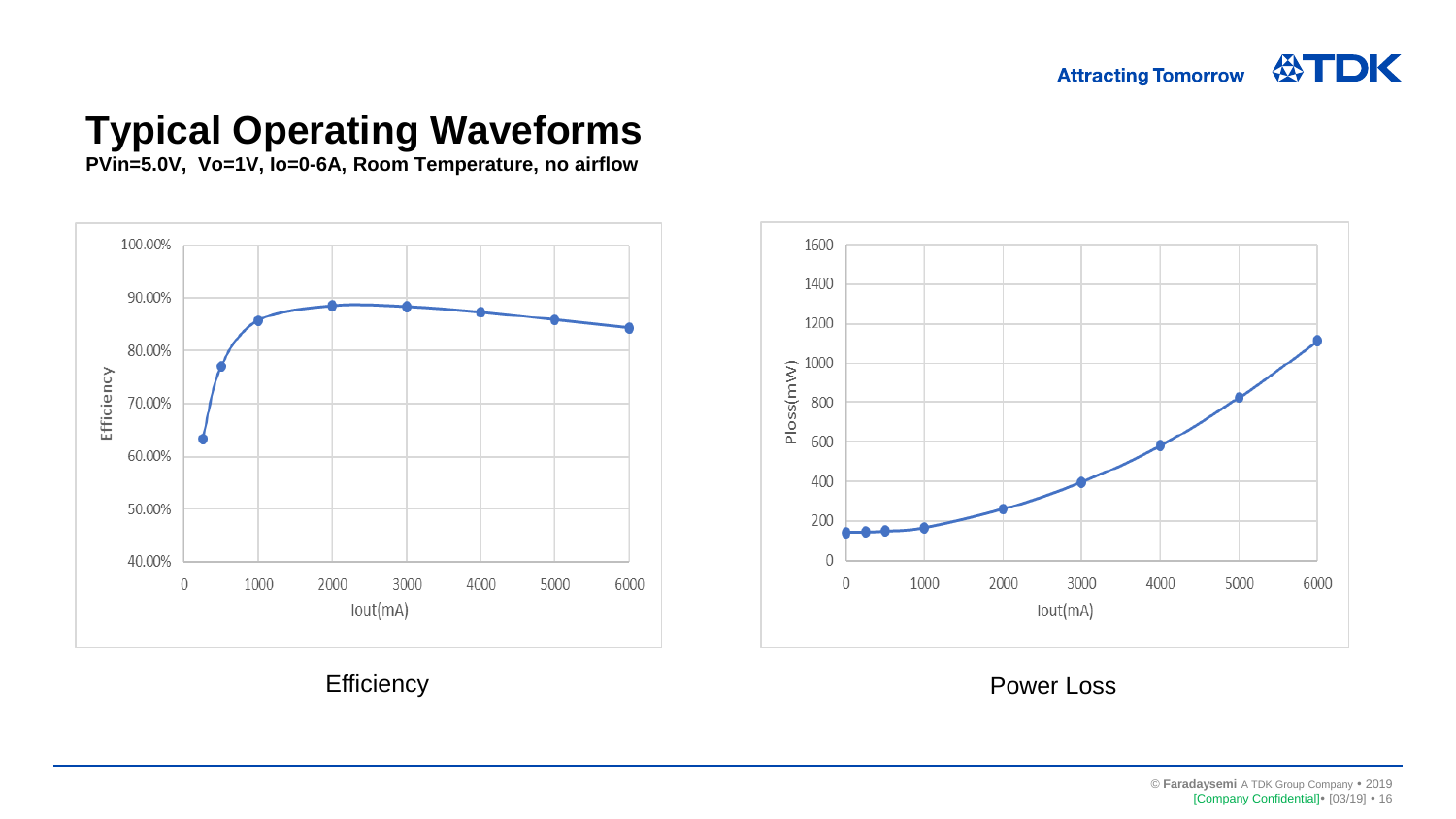#### **Typical Operating Waveforms**

**PVin=5.0V, Vo=1V, Io=0-6A, Room Temperature 24<sup>0</sup>C, no airflow**



**Io=6A 470C**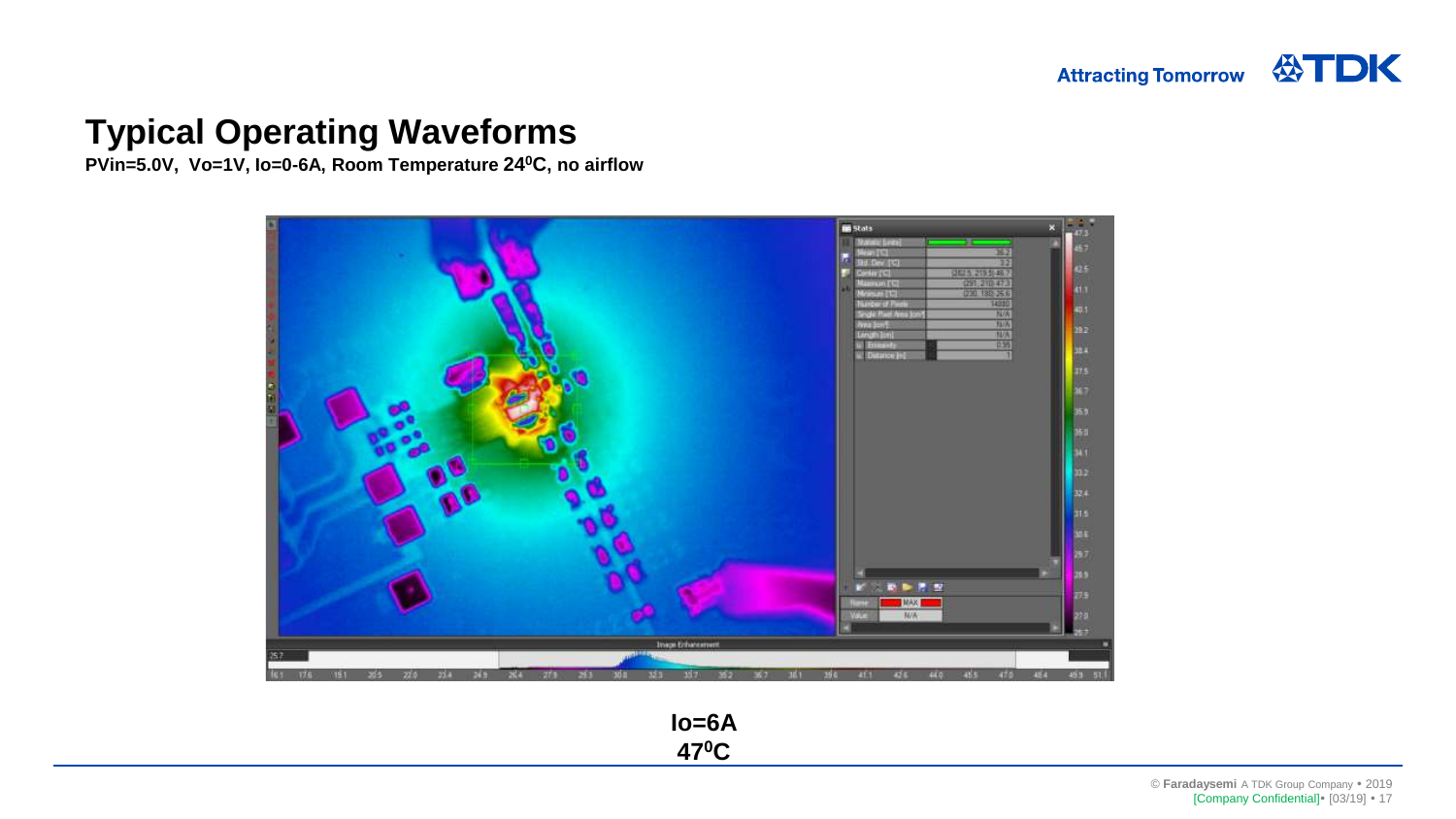### **Typical Operating Waveforms**

**PVin=5.0V, Vo=1V, Io=0-6A, Room Temperature, no airflow**



**Io=0A-6A Load Regulation**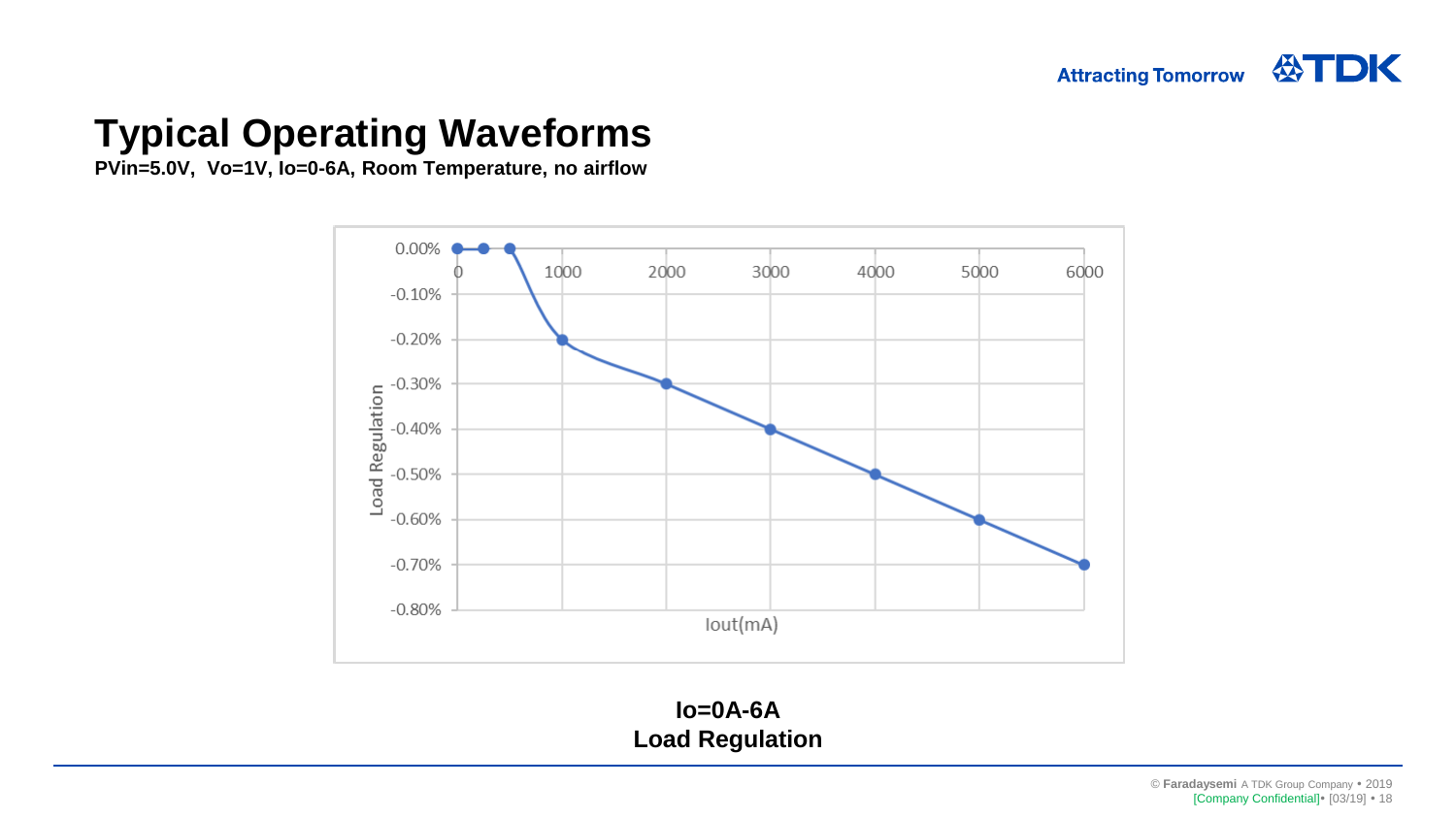#### **Typical Operating Waveforms**

**PVin=5.0V, Vo=1V, Io=0-6A, Ambient Temperature from 0<sup>o</sup>C to 110<sup>o</sup>C, no airflow**



**Derating, VIN=5V, VOUT=1V, LFM=0, FS1406 Demo Board**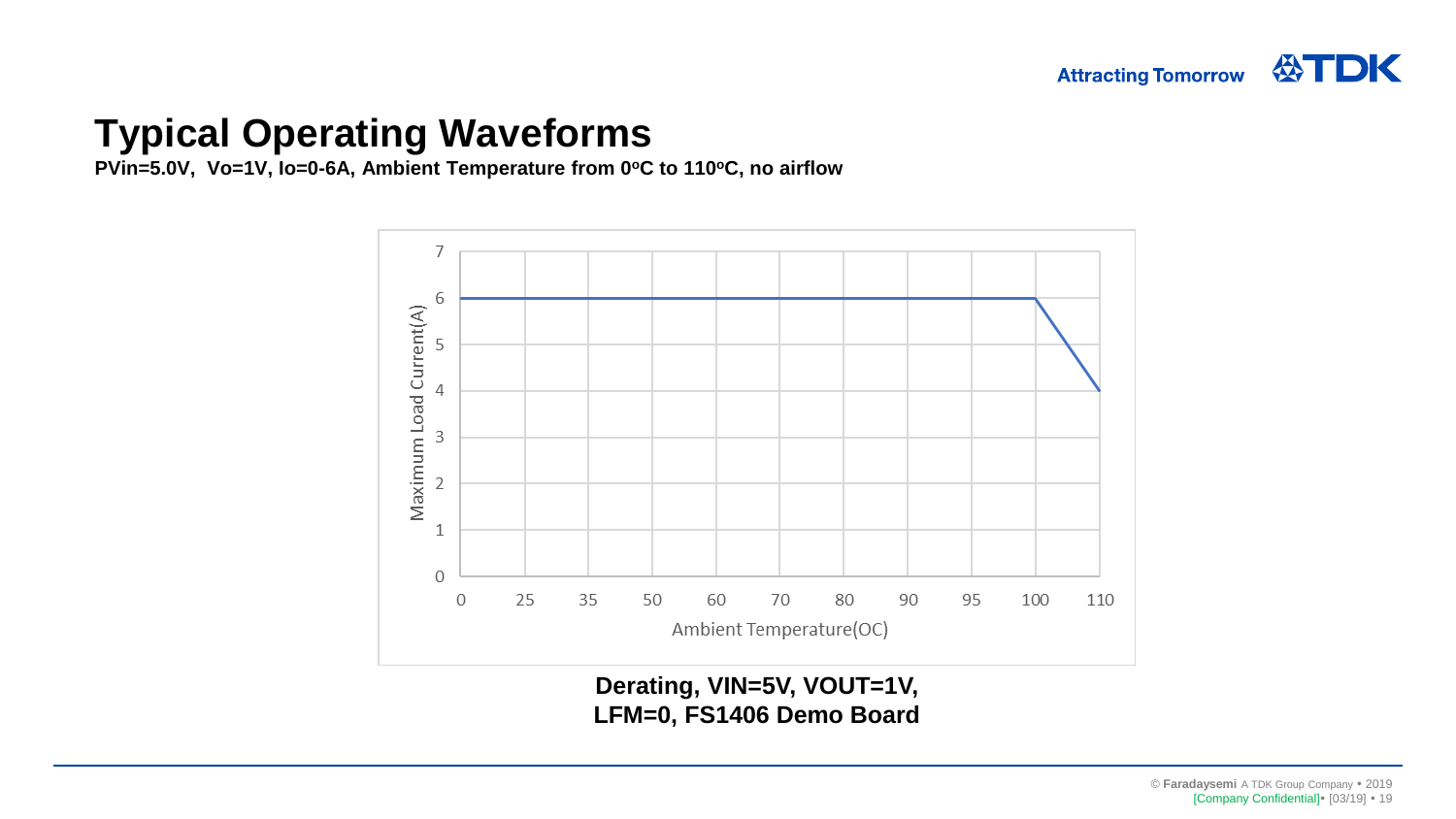#### **Disclaimer**

#### IMPORTANT NOTICE AND DISCLAIMER

TDK PROVIDES THIS POWER DESIGN USER GUIDE ("Resources") "AS IS" AND WITH ALL FAULTS, AND DISCLAIMS. ALL WARRANTIES, EXPRESS AND IMPLIED, INCLUDING WITHOUT LIMITATION ANY IMPLIED WARRANTIES OF MERCHANTABILITY, FITNESS FOR A PARTICULAR PURPOSE OR NON-INFRINGEMENT OF THIRD PARTY INTELLECTUAL PROPERTY RIGHTS.

These Resources are intended for skilled developers designing with TDK products. You are solely responsible for (1) selecting the appropriate TDK products for your application, (2) designing, validating and testing your application, (3) ensuring your application meets applicable standards, and any other safety, security, or other requirements, and (4) ensuring your application complies with all applicable laws and regulations. These Resources are subject to change without notice and TDK assumes no responsibility for any notices or lack thereof. TDK grants you permission to use these Resources solely for development of an application that uses the TDK products described in the Resource.

This permission may be revoked at any time by TDK or any of its affiliates. Your use of these Resources shall be in compliance with all applicable laws and regulations including applicable export/import controls. Reproduction and display of these Resources is prohibited. No license is granted to any other TDK intellectual property right or to any third party intellectual property right. TDK disclaims responsibility for, and you agree to fully indemnify TDK, its affiliates and its representatives against, any claims, damages, costs, losses, and liabilities arising out of your use of these Resources.